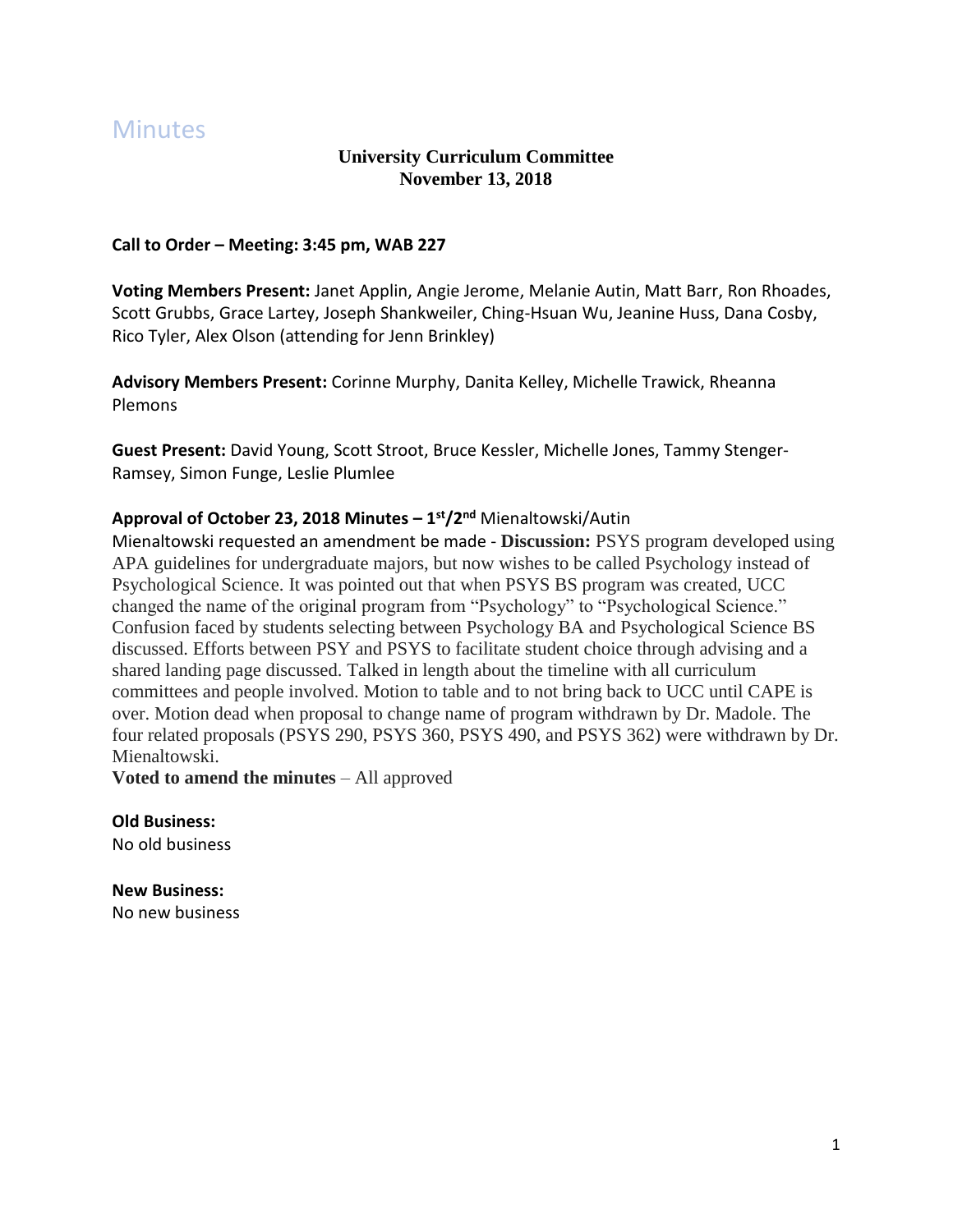# **Curriculum Agenda**

| <b>College of Health and Human Services</b> |                                                                                                             |  |
|---------------------------------------------|-------------------------------------------------------------------------------------------------------------|--|
| <b>Type of Item</b>                         | <b>Description</b>                                                                                          |  |
|                                             | <b>Bundle all Consent - Move SWRK-344 to action</b>                                                         |  |
| $1st / 2nd$ Jerome/Mienaltowski             |                                                                                                             |  |
| Vote: Approved<br><b>Consent</b>            |                                                                                                             |  |
|                                             | <b>Revise Course Catalog Listing</b><br><b>ASL 303 International Deaf Studies</b>                           |  |
|                                             | Contact: Ashley Chance Fox, Ashley.Fox@wku.edu, 5-8962                                                      |  |
| <b>Consent</b>                              | <b>Revise Course Prerequisites/Corequisites</b>                                                             |  |
|                                             | <b>SWRK 301 Social Work Practice for Diversity, Equity, and Inclusion</b>                                   |  |
|                                             | Contact: Simon Funge, simon.funge@wku.edu, 270-745-4149                                                     |  |
| <b>Consent</b>                              | <b>Revise Course Prerequisites/Corequisites</b>                                                             |  |
|                                             | <b>SWRK 330 Human Behavior in the Social Environment I</b>                                                  |  |
|                                             | Contact: Simon Funge, simon.funge@wku.edu, 270-745-4149                                                     |  |
| <b>Consent – Pulled</b>                     |                                                                                                             |  |
| to Action                                   | <b>Revise Course Prerequisites/Corequisites</b><br><b>SWRK 344 Social Work Statistics and Data Analysis</b> |  |
| 1 <sup>st</sup> / 2 <sup>nd</sup>           | Contact: Simon Funge, simon.funge@wku.edu, 270-745-4914                                                     |  |
| Mienaltowski/Jerome                         | <b>Discussion:</b> Quant Reasoning Colonnade Course and Math 116 prerequisite                               |  |
| Vote: Approved                              | wording                                                                                                     |  |
| <b>Consent</b>                              | <b>Revise Course Prerequisites/Corequisites</b>                                                             |  |
|                                             | <b>SWRK 345 Social Work Research Methods</b>                                                                |  |
|                                             | Contact: Simon Funge, simon.funge@wku.edu, 270-745-4149                                                     |  |
| <b>Consent</b>                              | <b>Revise Course Prerequisites/Corequisites</b>                                                             |  |
|                                             | <b>SWRK 375 Social Work Practice I</b>                                                                      |  |
|                                             | Contact: Simon Funge, simon.funge@wku.edu, 270-745-4149                                                     |  |
| <b>Consent</b>                              | <b>Revise Course Prerequisites/Corequisites</b>                                                             |  |
|                                             | <b>SWRK 378 Social Work Practice II</b>                                                                     |  |
|                                             | Contact: Simon Funge, simon.funge@wku.edu, 270-745-4149                                                     |  |
| <b>Consent</b>                              | <b>Revise Course Prerequisites/Corequisites</b>                                                             |  |
|                                             | <b>SWRK 381 Social Work Practice III</b>                                                                    |  |
|                                             | Contact: Dana Sullivan, dana.sullivan@wku.edu 270-745-5313;                                                 |  |
|                                             | Simon Funge, simon.funge@wku.edu, 270-745-4149                                                              |  |
| <b>Consent</b>                              | <b>Revise Course Prerequisites/Corequisites</b>                                                             |  |
|                                             | <b>SWRK 395 Social Welfare Policy and Issues</b>                                                            |  |
|                                             | Contact: Simon Funge, simon.funge@wku.edu, 270-745-4149                                                     |  |
| <b>Consent</b>                              | <b>Revise Course Prerequisites/Corequisites</b>                                                             |  |
|                                             | <b>SWRK 433 Ethical Issues in Social Work</b>                                                               |  |
|                                             | Contact: Simon Funge, simon.funge@wku.edu, 270-745-4149                                                     |  |
|                                             |                                                                                                             |  |
|                                             |                                                                                                             |  |
|                                             |                                                                                                             |  |
|                                             |                                                                                                             |  |
|                                             |                                                                                                             |  |
|                                             |                                                                                                             |  |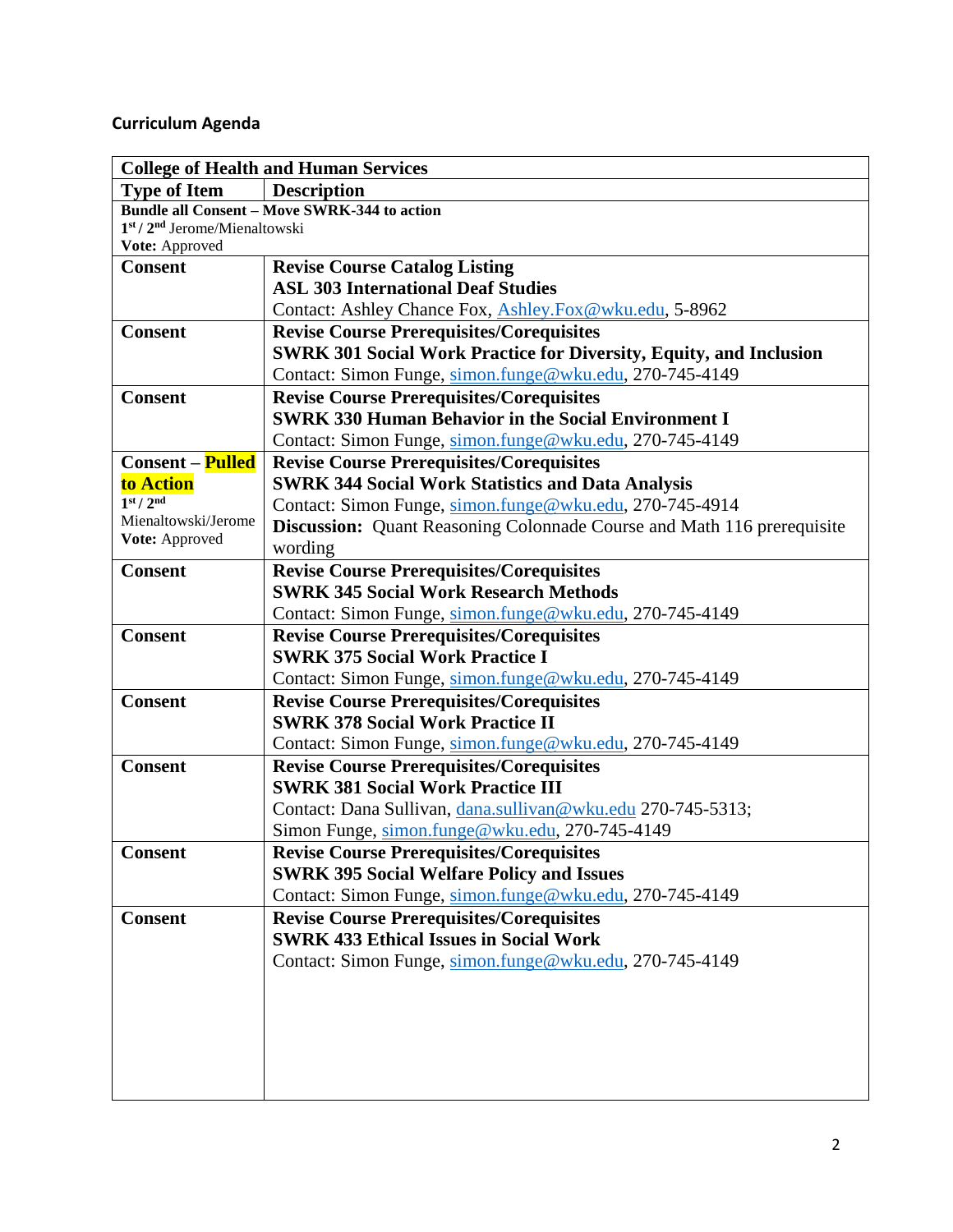| <b>Consent</b>                        | <b>Revise Course Prerequisites/Corequisites</b>                                        |
|---------------------------------------|----------------------------------------------------------------------------------------|
|                                       | <b>SWRK 480 Social Work Field Practicum I</b>                                          |
|                                       | Contact: Dana Sullivan, dana.sullivan@wku.edu 270-745-5313;                            |
|                                       | Simon Funge, simon.funge@wku.edu, 270-745-4149                                         |
|                                       | Discussion: Friendly Amendment: Email discussion on pre-req "field director            |
|                                       | permission required" should be moved to the course description – Proponent             |
|                                       | agreed                                                                                 |
| <b>Consent</b>                        | <b>Revise Course Prerequisites/Corequisites</b>                                        |
|                                       | <b>SWRK 481 Social Work Field Seminar I</b>                                            |
|                                       | Contact: Dana Sullivan, dana.sullivan@wku.edu;                                         |
|                                       | Simon Funge, simon.funge@wku.edu, 270-745-4149                                         |
|                                       | Discussion: Friendly Amendment: Email discussion on pre-req "field director            |
|                                       | permission required" should be moved to the course description – Proponent             |
|                                       | agreed                                                                                 |
| <b>Consent</b>                        | <b>Revise a Course Catalog Listing</b>                                                 |
|                                       | <b>REC 332 Outdoor Education</b>                                                       |
|                                       | Contact: Tammie Stenger-Ramsey, tammie.stenger@wku.edu, 745-6063                       |
| <b>Consent</b>                        | <b>Delete a Course</b>                                                                 |
|                                       | <b>SWRK 485 Integrated Generalist Social Work Practice</b>                             |
|                                       | Contact: Simon Funge, simon.funge@wku.edu, 745-4149                                    |
| <b>Consent</b>                        | <b>Revise a Program Title</b>                                                          |
|                                       | 548P/548 Environmental Health Science                                                  |
|                                       | Contact: Richie Taylor, ritchie.taylor@wku.edu, 745-8975                               |
| <b>Action</b>                         | <b>Revise a Program</b>                                                                |
| 1 <sup>st</sup> / 2 <sup>nd</sup>     | <b>459 Minor in Social Work</b>                                                        |
| Mienaltowski/Autin                    | Contact: Simon Funge, simon.funge@wku.edu, 270-745-4149                                |
| Vote: Approved                        | Discussion: Was not approved until Oct 5 <sup>th</sup> which was after the freeze, did |
|                                       | you get an exemption? Yes, they did.                                                   |
| <b>Action</b>                         | <b>Revise a Program</b>                                                                |
| 1 <sup>st</sup> / 2 <sup>nd</sup>     | <b>594 Bachelor of Social Work</b>                                                     |
| Jerome/Mienaltowski<br>Vote: Approved | Contact: Dana Sullivan, dana.sullivan@wku.edu, 745-5313;                               |
|                                       | Simon Funge, simon.funge@wku.edu, 745-4149                                             |
|                                       | <b>Discussion: None</b>                                                                |

| <b>Potter College of Arts &amp; Letters</b> |                                                             |  |
|---------------------------------------------|-------------------------------------------------------------|--|
| <b>Type of Item</b>                         | <b>Description of Item &amp; Contact Information</b>        |  |
| <b>Bundled all Consent</b>                  |                                                             |  |
| 1 <sup>st</sup> / 2 <sup>nd</sup>           |                                                             |  |
| Mienaltowski/Lartey                         |                                                             |  |
| Vote: Approved                              |                                                             |  |
| <b>Discussion: None</b>                     |                                                             |  |
| <b>Consent</b>                              | <b>Proposal to Revise Course Prerequisites/Corequisites</b> |  |
|                                             | Item: DANC 314 – Styles of Musical Theatre Dance I          |  |
|                                             | Contact: Amanda Clark, Amanda.Clark@wku.edu, Phone: 52956   |  |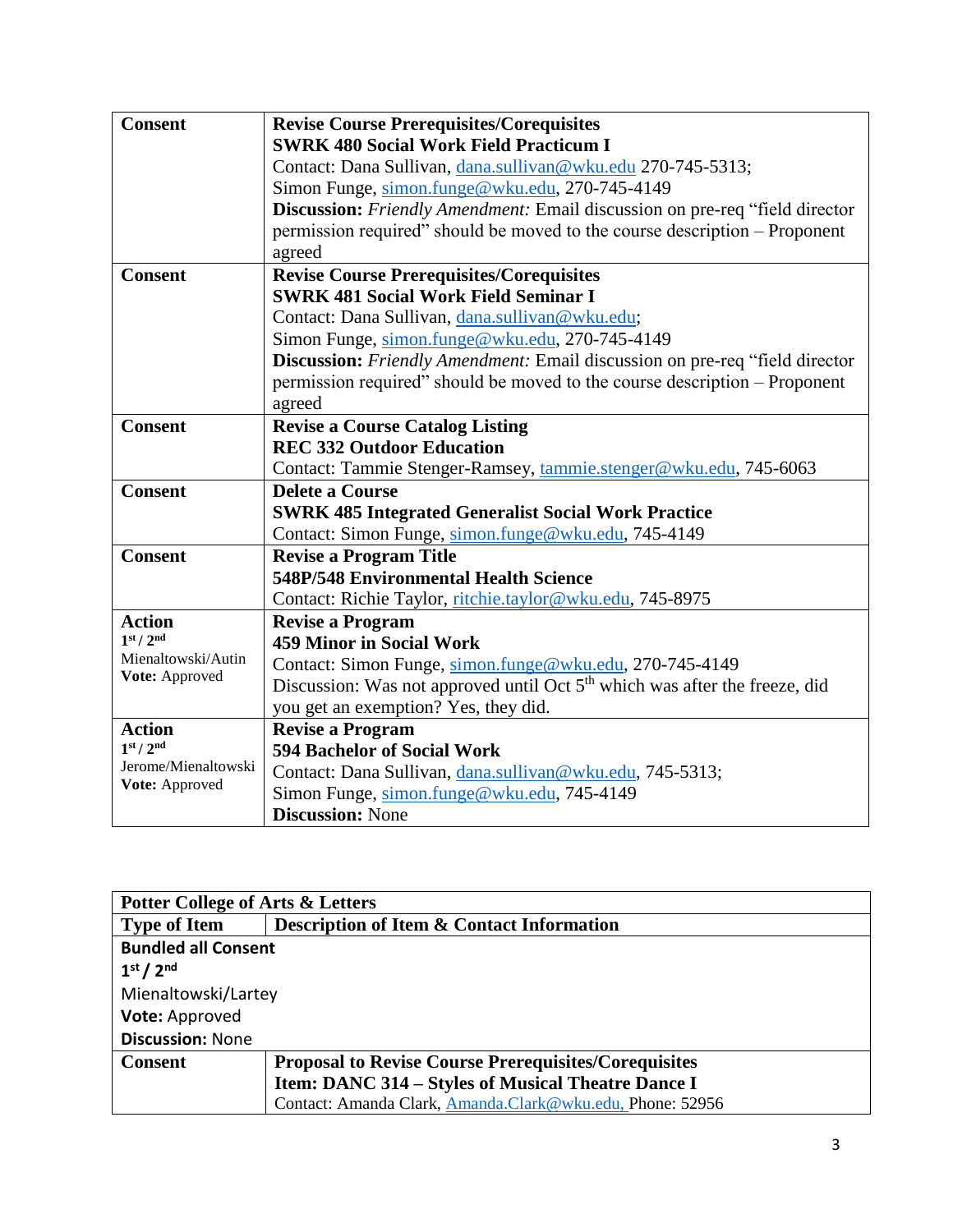| <b>Consent</b>                    | <b>Proposal to Revise Course Title</b>                           |
|-----------------------------------|------------------------------------------------------------------|
|                                   | <b>Item: SJB 421 - American Press History</b>                    |
|                                   | Contact person: Mac McKerral, mac.mckerral@wku.edu, 813-679-5662 |
| <b>Consent</b>                    | <b>Proposal to Revise Course Prerequisites</b>                   |
|                                   | Item: FILM 366 - History of Narrative Film                       |
|                                   | Contact person: Ted Hovet, ted.hovet@wku.edu, Phone: 55782       |
| <b>Consent</b>                    | <b>Proposal to Revise Course Prerequisites</b>                   |
|                                   | Item: FILM 465 - Film Genres                                     |
|                                   | Contact person: Ted Hovet, ted.hovet@wku.edu, Phone: 55782       |
| <b>Consent</b>                    | <b>Proposal to Revise Course Prerequisites</b>                   |
|                                   | Item: FILM 466 - Film Theory                                     |
|                                   | Contact person: Ted Hovet, ted.hovet@wku.edu, Phone: 55782       |
| <b>Consent</b>                    | <b>Proposal to Revise Course Prerequisites</b>                   |
|                                   | Item: P.J 334 - Picture Stories                                  |
|                                   | Contact person: James Kenney, james.kenney@wku.edu, Phone: 56307 |
| <b>Consent</b>                    | <b>Proposal to Change Catalog Course Listing</b>                 |
|                                   | Item: PJ 131 - Introduction to Digital Photography               |
|                                   | Contact person: James Kenney, james.kenney@wku.edu, Phone: 56307 |
| Action-                           | <b>Proposal to Create a New Course</b>                           |
| <b>PULLED off</b>                 | Item: MLNG 200 – Literature in Translation                       |
| agenda by                         | Contact: Tim Straubel, tim.straubel@wku.edu, Phone: 58897        |
| <b>proponent after</b>            |                                                                  |
| discussion with                   |                                                                  |
| <b>Academic</b>                   |                                                                  |
| <b>Affairs</b>                    |                                                                  |
| <b>Action</b>                     | <b>Proposal to Revise a Program</b>                              |
| 1 <sup>st</sup> / 2 <sup>nd</sup> | Item: 630 – BA in Dance                                          |
| Jerome/Lartey                     | Contact: Amanda Clark, Amanda.Clark@wku.edu, Phone: 52956        |
| Vote: Approved                    | <b>Discussion: None</b>                                          |

| <b>Ogden College of Science and Engineering</b>                     |                                                                               |
|---------------------------------------------------------------------|-------------------------------------------------------------------------------|
| Type of item                                                        | Description of Item & Contact Information                                     |
| <b>Action</b>                                                       | <b>Proposal to Create a New Course</b>                                        |
| 1 <sup>st</sup> / 2 <sup>nd</sup><br>Autin/Lartey<br>Vote: Approved | MATH 099, Corequisite Support for Algebra, 1 hr.                              |
|                                                                     | Contact: Leslie Plumlee, leslie.plumlee@wku.edu, x6210                        |
|                                                                     | Discussion: Can students take more than one, No. Not completely online class, |
|                                                                     | will be in a lab with assistance.                                             |